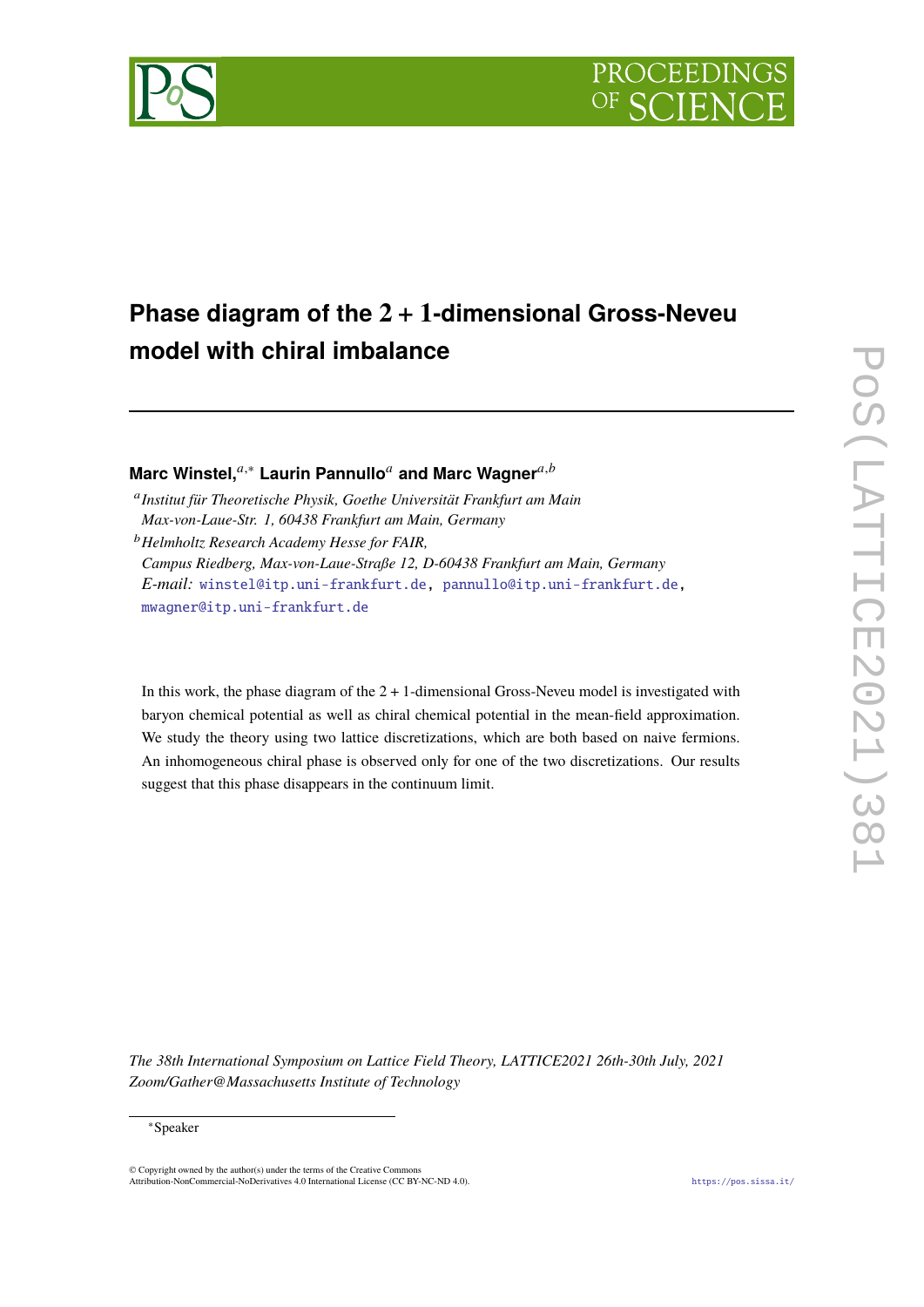# **1. Introduction**

The Gross-Neveu (GN) model describes  $N_f$  fermion flavors with a quartic interaction in the scalar channel. It is frequently used as a toy model for spontaneous breaking of chiral symmetry [\[1\]](#page-6-0). In general, four-Fermi theories are of interest in many applications in high energy physics  $[2-7]$  $[2-7]$ , condensed matter physics<sup>[1](#page-1-0)</sup> [\[8](#page-6-3)[–18\]](#page-7-0) but also of theoretical aspects of quantum field theory (e.g., renormalizability in the  $1/N$  expansion or in a perturbative approach) [\[19–](#page-7-1)[21\]](#page-7-2). In the meanfield approximation, the  $1 + 1$ -dimensional GN model exhibits a symmetric phase, a homogeneous symmetry-broken phase and an inhomogeneous phase, where the chiral condensate is an oscillating function of the spatial coordinate [\[22](#page-7-3)[–24\]](#page-7-4).

Recently, two independent mean-field studies of the  $\mu$ -T phase diagram ( $\mu$  denotes the baryon chemical potential) of the  $2 + 1$ -dimensional GN model were published  $[25-27]$  $[25-27]$ . An important result of these works is that the existence of an inhomogeneous phase depends on the details of the regularization. When the regulator (lattice spacing or Pauli-Villars cutoff) is removed, the inhomogeneous phase disappears.

In this work, we continue our previous lattice field theory investigations [\[25,](#page-7-5) [27\]](#page-7-6) by studying the phase diagram of the  $2 + 1$ -dimensional GN model with an additional chiral chemical potential  $\mu_{45}$ .

# **2. The** 2 + 1**-dimensional GN model**

The action of the 2 + 1-dimensional GN model with baryon chemical potential  $\mu$  as well as chiral chemical potential  $\mu_{45}$  is given by

$$
S[\bar{\psi}, \psi] = \int d^3x \left( \sum_{n=1}^{N_f} \bar{\psi}_n \left( \gamma_\nu \partial_\nu + \gamma_0 \mu + \gamma_{45} \gamma_0 \mu_{45} \right) \psi_n - \frac{g^2}{2} \left( \sum_{n=1}^{N_f} \bar{\psi}_n \psi_n \right)^2 \right), \tag{1}
$$

where  $\psi_n$  is a four-component massless fermion field,  $N_f$  is the number of flavors and  $g^2$  is the coupling of the four-fermion interaction. A reducible representation of the Clifford algebra is chosen, where  $\gamma_0$ ,  $\gamma_1$  and  $\gamma_2$  are block-diagonal. The upper two components of  $\psi_n$  can be interpreted as being "left-handed", the lower two components as "right-handed". There are two linearly independent matrices  $\gamma_4$  and  $\gamma_5$ , which anti-commute with  $\gamma_0$ ,  $\gamma_1$  and  $\gamma_2$  and, thus, both fulfill the necessary properties of a suitable  $\gamma_5$  matrix [\[7,](#page-6-2) [31\]](#page-8-0). Continuous symmetry transformations correspond to the generators  $\mathbb{I}_4$  and  $\gamma_{45}$  <sup>[2](#page-1-1)</sup>, while discrete chiral symmetry transformations are given by either  $\gamma_4$  or  $\gamma_5$ [\[6,](#page-6-4) [30\]](#page-8-1). Since  $\gamma_{45} = \text{diag}(+I_2, -I_2)$ , the chemical potential  $\mu_{45}$  generates a chiral imbalance. More details can be found in Ref. [\[27\]](#page-7-6) and will also be discussed in an upcoming publication.

By introducing an auxiliary boson field  $\sigma$  and integrating over the fermion fields, one obtains the effective action

<span id="page-1-2"></span>
$$
S_{\text{eff}}[\sigma] = N_f \left( \frac{1}{2\lambda} \int d^3 x \, \sigma^2 - \ln \left( \det(Q) \right) \right) \quad , \quad Z = \int D\sigma \, e^{-S_{\text{eff}}[\sigma]}, \tag{2}
$$

<span id="page-1-0"></span><sup>1</sup>Especially 2 + 1-dimensional models are often used to describe superconducting electrons in high-temperature superconductors, which are confined to planes.

<span id="page-1-1"></span><sup>&</sup>lt;sup>2</sup>For  $N_f$  fermion fields one needs to consider tensor products with the generators of flavor rotations to get the full set of symmetry transformations.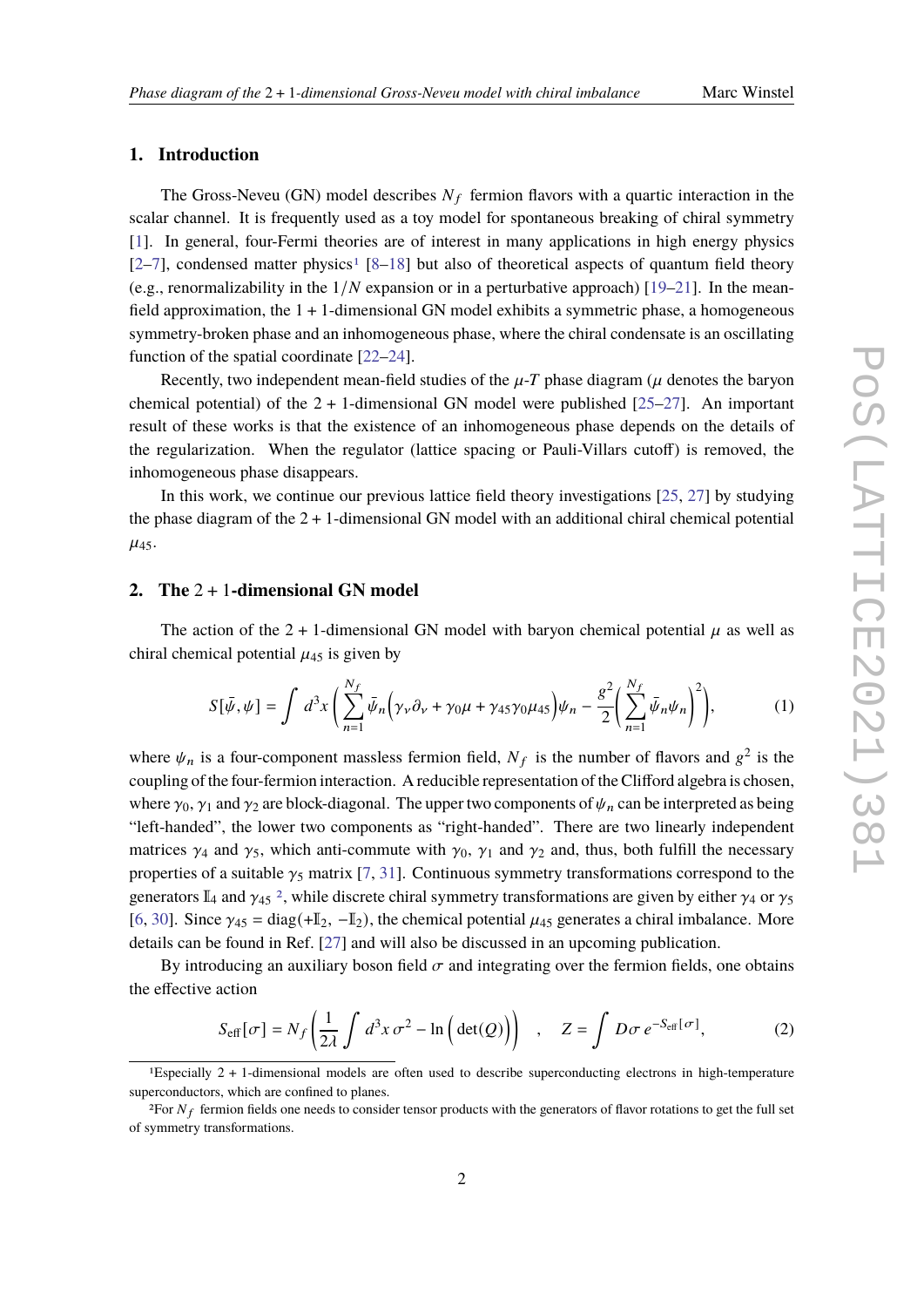where

$$
Q = \gamma_{\nu}\partial_{\nu} + \gamma_0\mu + \gamma_{45}\gamma_0\mu_{45} + \sigma \tag{3}
$$

is the Dirac operator and  $\lambda = N_f g^2$ . The effective action is real-valued, if the boson field  $\sigma$ is restricted to be constant in temporal direction (see appendix A of Ref. [\[27\]](#page-7-6) for a proof). As  $S_{\text{eff}} \propto N_f$ , the limit  $N_f \to \infty$  reduces the relevant configurations in the path integral to the global minima of  $S_{\text{eff}}$ , i.e., the mean-field approximation becomes exact in that limit. A Ward-Takahashi identity causes  $\sigma$  to be proportional to the chiral condensate  $\langle \bar{\psi}_n \psi_n \rangle$ . Moreover, the effective action Eq. [\(2\)](#page-1-2) is invariant under  $\sigma \to -\sigma$ . Thus,  $\sigma$  is an order parameter for the discrete chiral symmetry.

The Dirac operator can be expressed in terms of irreducible representations of the Clifford algebra [\[28\]](#page-7-7),

$$
Q[\mu, \mu_{45}, \sigma] = \text{diag}\left(Q^{(2)}[\mu + \mu_{45}, \sigma], \tilde{Q}^{(2)}[\mu - \mu_{45}, \sigma]\right),\tag{4}
$$

where  $Q^2[\mu, \sigma]$  and  $\tilde{Q}^{(2)}[\mu, \sigma]$  are defined as

$$
Q^{(2)}\left[\mu,\sigma\right] = +\tau_2(\partial_0 + \mu) + \tau_3\partial_1 + \tau_1\partial_2 + \sigma,\tag{5}
$$

$$
\tilde{\mathcal{Q}}^{(2)}\left[\mu,\sigma\right] = -\tau_2(\partial_0 + \mu) - \tau_3\partial_1 - \tau_1\partial_2 + \sigma. \tag{6}
$$

The Dirac operators  $Q^{(2)}$  and  $\tilde{Q}^{(2)}$  contain two inequivalent 2  $\times$  2 representations,  $(\gamma_0, \gamma_1, \gamma_2)$  =  $(\tau_2, \tau_3, \tau_1)$  and  $(\gamma_0, \gamma_1, \gamma_2) = -(\tau_2, \tau_3, \tau_1)$ , with  $\tau_i$  denoting the Pauli matrices. They act on the "left-handed" and "right-handed" components introduced above. For  $\mu_{45} = 0$  their chemical potentials are the same, but for  $\mu_{45} \neq 0$  they differ,  $\mu + \mu_{45}$  and  $\mu - \mu_{45}$ , indicating chiral imbalance. The determinants of  $Q^{(2)}$  and  $\tilde{Q}^{(2)}$  are invariant under  $\sigma \to -\sigma$  as well as under  $\mu \to -\mu$ . A consequence of the latter is that det Q as well as effective action [\(2\)](#page-1-2) are invariant under the exchange of  $\mu$  and  $\mu_{45}$ . This property is used to check our numerical results presented in section [4.](#page-3-0)

One can show that

$$
\det Q^{(4)}[\mu, \sigma] = \left(\det Q^{(2)}[\mu, \sigma]\right)^2 = \left(\det \tilde{Q}^{(2)}[\mu, \sigma]\right)^2 \tag{7}
$$

with  $Q^{(4)}[\mu, \sigma] = Q[\mu, 0, \sigma]$  (see Ref. [\[27\]](#page-7-6) for the proof). In consequence, the same phase diagram would be obtained if a Dirac operator

$$
Q'[\mu, \mu_{45}, \sigma] = \text{diag}\left(Q^{(4)}[\mu + \mu_{45}, \sigma], Q^{(4)}[\mu - \mu_{45}, \sigma]\right)
$$
(8)

would be used in the action. Then, the spinor fields would obtain an additional degree of freedom, independent of chirality, that one can interpret as "isospin" and  $\mu_{45}$  would serve as an isospin chemical potential. We will explore this concept further in an upcoming publication.

# **3. Lattice discretizations**

We use lattice discretizations of Eq. [\(2\)](#page-1-2) similar to that discussed in section 4 of Ref. [\[27\]](#page-7-6). The main difference is that we use a lattice also in temporal direction instead of a superposition of plane waves. The cubic space-time volume is  $\beta \times V = \beta \times L \times L$  and the corresponding lattice has spacing a and  $N_t \times N_s \times N_s$  sites, i.e.,  $\beta = aN_t$  and  $L = aN_s$ . The boundary conditions are antiperiodic in temporal direction and periodic in the two spatial directions.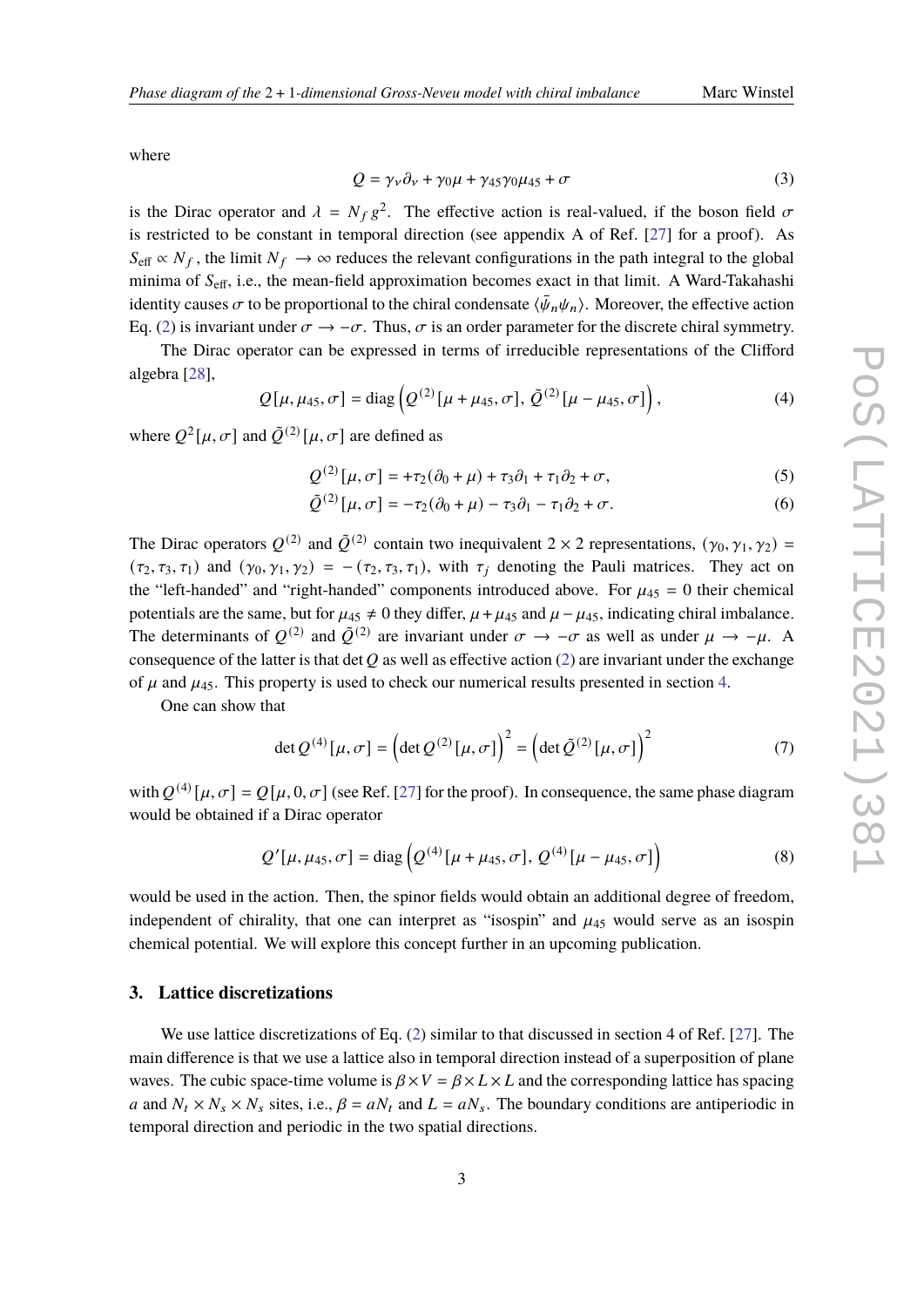For numerical computations it is convenient to work in momentum space. When using naive fermions, a weight function  $\tilde{W}_2$  with specific properties has to be included in the interaction term of the GN model, to ensure the correct continuum limit (see Refs. [\[19,](#page-7-1) [27,](#page-7-6) [32\]](#page-8-2), in particular appendix 2 of Ref. [\[19\]](#page-7-1)). The Dirac operator is then

$$
Q(p,q) = i\delta_{p,q} \sum_{\nu=0}^{2} \gamma_{\nu} \sin (p_{\nu} - \delta_{\nu,0} i(\mu + \gamma_{45}\mu_{45})) + \delta_{p_0,q_0} \tilde{W}_2(\mathbf{p} - \mathbf{q}) \tilde{\sigma}(\mathbf{p} - \mathbf{q}),
$$
 (9)

where all quantities are expressed in units of  $a$ , i.e., dimensionless. In this work as well as in our previous work [\[27\]](#page-7-6) we use and compare two weight functions corresponding to two different lattice discretizations,

<span id="page-3-2"></span><span id="page-3-1"></span>
$$
\tilde{W}'_2(\mathbf{p}) = \prod_{\nu=1,2} \tilde{W}'_1(p_{\nu}) \quad , \quad \tilde{W}'_1(p_{\nu}) = \frac{\cos(p_{\nu}) + 1}{2} \tag{10}
$$

and

$$
\tilde{W}_{2}''(\mathbf{p}) = \prod_{\nu=1,2} \tilde{W}_{1}''(p_{\nu}) \quad , \quad \tilde{W}_{1}''(p_{\nu}) = \Theta(\pi/2 - |p_{\nu}|), \tag{11}
$$

where  $\Theta(p)$  is the Heaviside function.

### <span id="page-3-0"></span>**4. Numerical results**

The phase diagram at  $\mu_{45} = 0$  is known from Refs. [\[26,](#page-7-8) [27\]](#page-7-6). There is a symmetric phase  $(\sigma = 0)$  at large  $\mu$  and/or T and a homogeneous symmetry-broken phase with a spatially constant field  $\sigma = \bar{\sigma} \neq 0$  at small  $\mu$  and small T. For  $W_2 = W_2''$  and finite lattice spacing there is also an inhomogeneous phase, where  $\sigma$  is a varying function of the spatial coordinates ( $\sigma = \sigma(\mathbf{x})$ ), at small  $T$  between the symmetric and the homogeneous symmetry-broken phase. This phase, however, vanishes in the continuum limit. There is no inhomogeneous phase for  $W_2 = W'_2$ , neither at finite lattice spacing nor in the continuum limit.

In this section we discuss numerical results for the two lattice discretizations [\(10\)](#page-3-1) and [\(11\)](#page-3-2) with the aim to extend the phase diagram to  $\mu_{45} \neq 0$ . Technical aspects like scale setting and tuning of the coupling constant are explained in Ref. [\[27\]](#page-7-6). As usual, all dimensionful quantities are expressed in units of  $\sigma_0 = \sigma|_{\mu=0, \mu_{45}=0, T \approx 0}$ , the vacuum expectation value of  $\sigma$ .

### **4.1 The homogeneous phase diagram**

When only allowing a homogeneous condensate, i.e.,  $\tilde{\sigma}(\mathbf{p}) = \bar{\sigma} \delta_{\mathbf{p},0}$ , the lattice discretizations with  $W'_2$  and  $W''_2$  are identical (cf. Eq. [\(10\)](#page-3-1) and Eq. [\(11\)](#page-3-2) for **p** = 0). The effective action at given  $\mu$ ,  $\mu_{45}$  and T is a function of just one variable and can be minimized numerically in a straightforward way to determine the physically preferred value of  $\bar{\sigma}$ .

Fig. [1](#page-4-0) shows the phase diagram in 3-dimensional  $\mu$ - $\mu$ <sub>45</sub>- $\tau$  space at finite lattice spacing and space-time volume. We note that these results reflect the previously discussed  $\mu \leftrightarrow \mu_{45}$  symmetry of the effective action. The observed phase boundary for  $\mu_{45} = 0$  is close to the continuum result from Ref. [\[33\]](#page-8-3), where small deviations are due to discretization errors and finite volume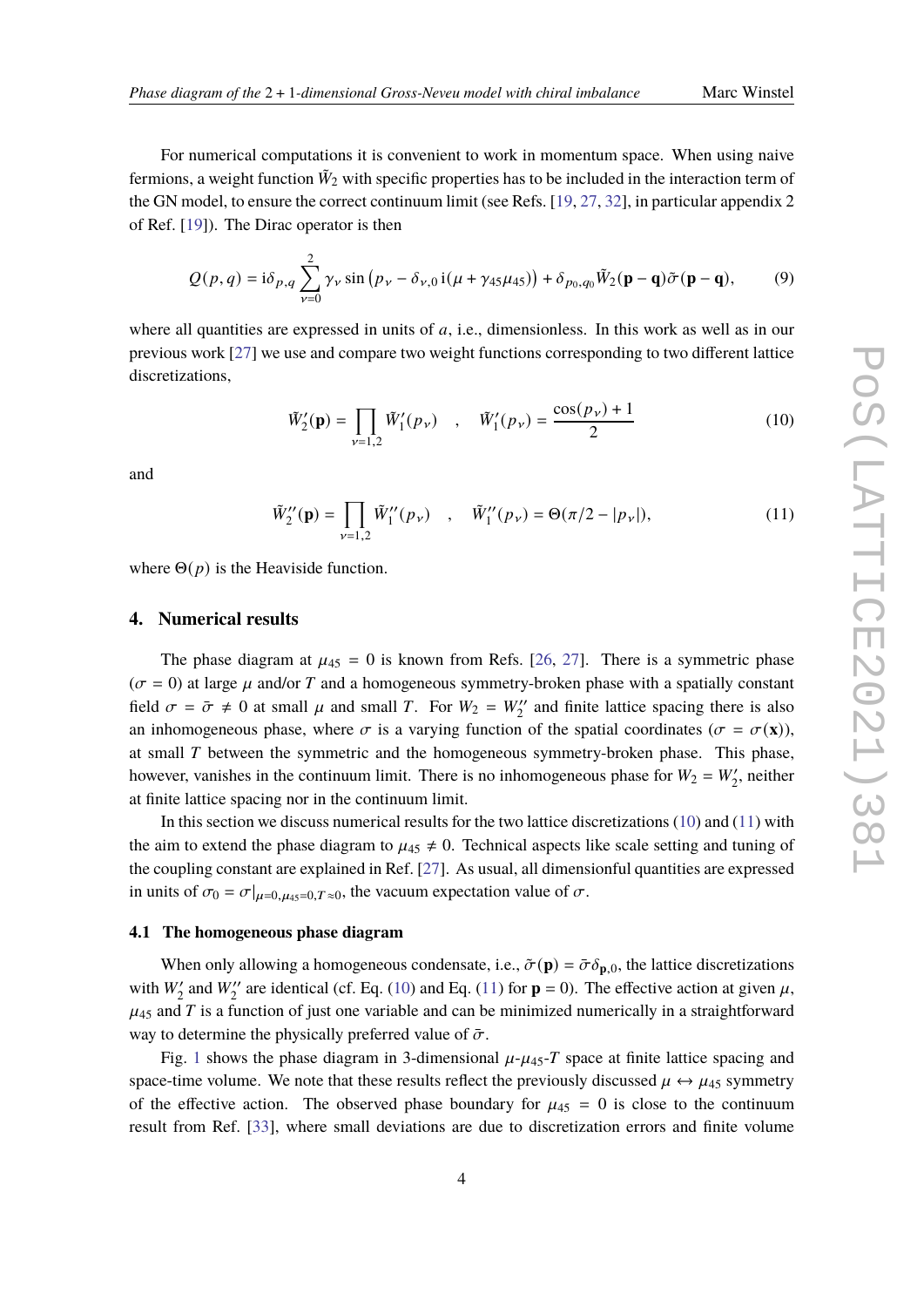

<span id="page-4-0"></span>

**Figure 1:** Phase diagram of the chirally imbalanced  $2 + 1$ -dimensional GN model with restriction to a homogeneous condensate in 3-dimensional  $\mu$ - $\mu$ <sub>45</sub>-*T* space for  $a\sigma_0 = 0.2327$  and  $L\sigma_0 = 27.92$ .

<span id="page-4-1"></span>

Figure 2: "Phase diagram" of the chirally imbalanced 2 + 1-dimensional GN model obtained via stability analyses in 3-dimensional  $\mu$ - $\mu$ <sub>45</sub>-*T* space for  $a\sigma_0 = 0.2327$  and  $L\sigma_0 = 23.27$  and the discretization with  $W_2 = W_2''$ . The two plots show the same data from different angles.

corrections. There are also slight differences to our lattice results from Ref. [\[27\]](#page-7-6), because of different discretizations in temporal direction.

For large temperature,  $T/\sigma_0 \ge 0.4$ , the phase boundary exhibits an approximate rotational symmetry in the  $\mu$ - $\mu$ <sub>45</sub> plane, i.e., the phase boundary is crudely described by  $\mu^2 + \mu_{45}^2$  = const. The behavior is completely different at low temperatures,  $T/\sigma_0 \leq 0.1$ , where the phase boundary resembles a square in the  $\mu$ - $\mu$ <sub>45</sub> plane.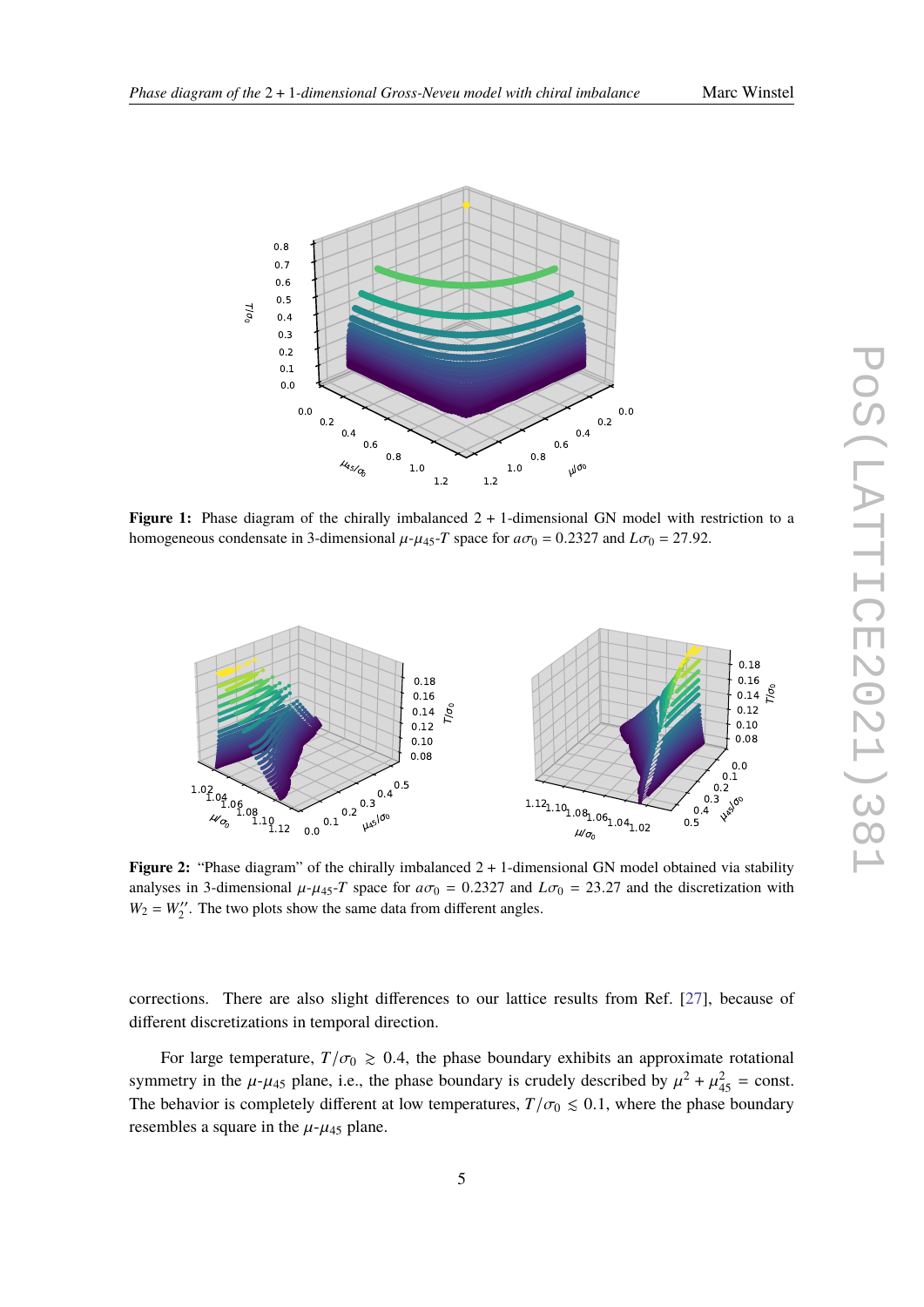### **4.2 Instabilities with respect to spatially inhomogeneous perturbations**

To study possibly existing inhomogeneous phases, one has to allow for arbitrary modulations, i.e., non-vanishing  $\sigma(\mathbf{p})$ , and to find the global minima of the effective action. In principle, such a minimization is possible within our lattice field theory approach, but it is a computationally extremely challenging task. For 1-dimensional modulations and  $\mu_{45} = 0$  we were successfully using a local minimization algorithm with several randomly chosen initial field configurations [\[27\]](#page-7-6). In the near future we plan to use similar techniques to search for 2-dimensional modulations that are global minima, both at  $\mu_{45} = 0$  and  $\mu_{45} \neq 0$ .

In this work, a simpler strategy is applied and the existence of inhomogeneous phases is studied via stability analyses. For given  $\mu$ ,  $\mu_{45}$  and T we check the stability of the homogeneous condensate  $\bar{\sigma}$ , as determined in the previous subsection, with respect to spatially inhomogeneous perturbations  $\delta\tilde{\sigma}(\mathbf{p})$  (for details we refer to Ref. [\[27\]](#page-7-6)). If there is a perturbation  $\delta\tilde{\sigma}(\mathbf{p})$ , which lowers the effective action compared to the homogeneous condensate, an inhomogeneous phase is indicated. In this way regions in the phase diagram can be mapped, which correspond to or are part of an inhomogeneous phase.

Since there is no inhomogeneous phase in the continuum limit for chirally balanced matter [\[26,](#page-7-8) [27\]](#page-7-6), we now explore, whether  $\mu_{45} \neq 0$  might favor the existence of such a phase. We start with the discretization with  $W_2 = W_2''$  $W_2 = W_2''$  $W_2 = W_2''$  and show in Fig. 2 the boundaries of the instability region in 3-dimensional  $\mu$ - $\mu$ <sub>45</sub>- $T$  space at finite lattice spacing and space-time volume. The instability region resembles a tetrahedron and is adjacent to the homogeneously broken phase depicted in Fig. [1.](#page-4-0) Increasing  $|\mu_{45}|$  seems to disfavor an inhomogeneous phase, because the instability region shrinks.

Computations at several values of the lattice spacing suggest that the instability region vanishes in the continuum limit also at  $\mu_{45} \neq 0$ . This is supported by computations with the discretization with  $W_2 = W'_2$ , where no instability region is observed, neither at  $\mu_{45} = 0$  (as discussed in Ref. [\[27\]](#page-7-6)) nor at  $\mu_{45} \neq 0$ . These results will be shown and discussed in more detail in an upcoming publication.

### **Acknowledgements**

We acknowledge useful discussions with L. Kurth, A. Königstein, A. Sciarra, M. Thies and A. Wipf. We thank A. Königstein for useful comments on the manuscript and for bringing Ref. [\[31\]](#page-8-0) to our attention.

We acknowledge support by the Deutsche Forschungsgemeinschaft (DFG, German Research Foundation) through the CRC-TR 211 "Strong interaction matter under extreme conditions" – project number 315477589-TRR 211. M. Wagner acknowledges support by the Heisenberg Programme of the Deutsche Forschungsgemeinschaft (DFG, German Research Foundation) – project number 399217702. M. Winstel acknowledges support by the GSI Forschungs- und Entwicklungsvereinbarungen (GSI F&E). Calculations on the GOETHE-HLR and on the on the FUCHS-CSC highperformance computers of the Frankfurt University were conducted for this research. We would like to thank HPC-Hessen, funded by the State Ministry of Higher Education, Research and the Arts, for programming advice.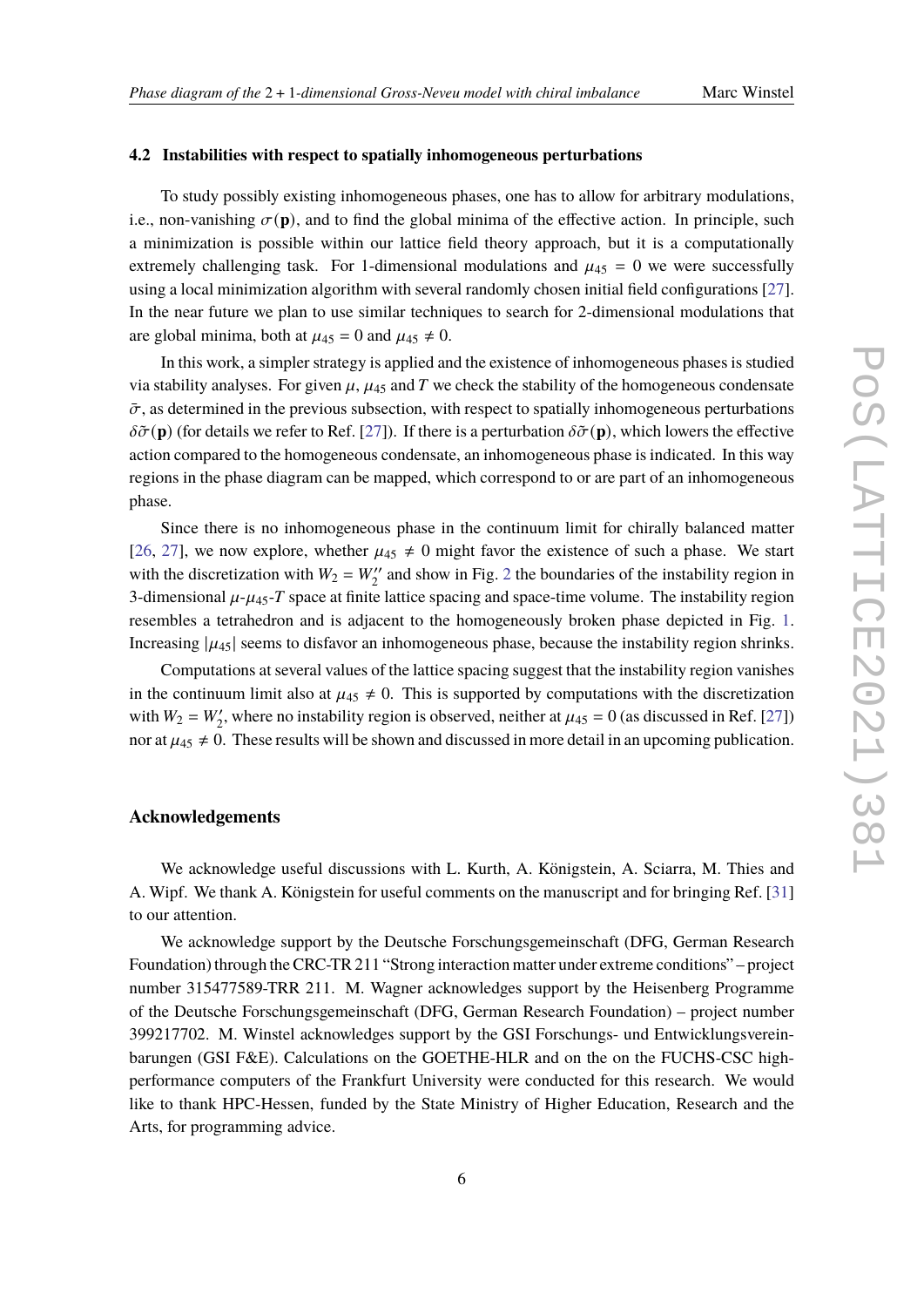# **References**

- <span id="page-6-0"></span>[1] D. J. Gross and A. Neveu, "Dynamical symmetry breaking in asymptotically free field theories", Phys. Rev. D **10**, 3235 (1974).
- <span id="page-6-1"></span>[2] V. V. Braguta and A. Y. Kotov, "Catalysis of Dynamical Chiral Symmetry Breaking by Chiral Chemical Potential," Phys. Rev. D **93**, no.10, 105025 (2016) [arXiv:1601.04957 [hep-th]].
- [3] R. Narayanan, "Relevance of the three-dimensional Thirring coupling at finite temperature and density," Phys. Rev. D **102**, no.1, 016014 (2020) [arXiv:2006.00608 [hep-th]].
- [4] S. Hands, A. Kocic and J. B. Kogut, "The Four Fermi model in three-dimensions at nonzero density and temperature," Nucl. Phys. B **390**, 355-378 (1993) [arXiv:hep-lat/9206024 [heplat]].
- [5] S. J. Hands, J. B. Kogut and C. G. Strouthos, "The (2+1)-dimensional Gross-Neveu model with a U(1) chiral symmetry at nonzero temperature," Phys. Lett. B **515**, 407-413 (2001) [arXiv:hep-lat/0107004 [hep-lat]].
- <span id="page-6-4"></span>[6] H. Gies and L. Janssen, "UV fixed-point structure of the three-dimensional Thirring model", Phys. Rev. D **82**, 085018 (2010) [arXiv:1006.3747 [hep-th]].
- <span id="page-6-2"></span>[7] D. D. Scherer and H. Gies, "Renormalization group study of magnetic catalysis in the 3d Gross-Neveu model", Phys. Rev. B **85** no. 19, 195417 (2012) [arXiv:1201.3746 [cond-mat.strel]].
- <span id="page-6-3"></span>[8] A. Chodos and H. Minakata, "The Gross-Neveu model as an effective theory for polyacetylene," Phys. Lett. A **191**, 39 (1994).
- [9] T. Ohsaku, "Relativistic model for two-band superconductivity," [arXiv:cond-mat/0306472 [cond-mat]].
- [10] R. MacKenzie, P. K. Panigrahi and S. Sakhi, "Superconductivity in a planar field theory through Kosterlitz-Thouless mechanism," Phys. Rev. B **48** no. 6, 3892 (1993).
- [11] A. Kalinkin and V. M. Skorikov, "Phase transitions in four fermion models," Inorg. Mater. **39**, 765-779 (2003).
- [12] D. Ebert, V. C. Zhukovsky, P. B. Kolmakov, K. G. Klimenko and R. N. Zhokhov, "Magnetization in (2+1)-dimensional Gross–neveu Model With Application to Carbon Nanotubes" *Particle Physics at the Year of Light*, World Scientific, 510-513 (2017).
- [13] D. Ebert and D. Blaschke, "Thermodynamics of a generalized graphene-motivated  $(2+1)$ D Gross–Neveu model beyond the mean field within the Beth–Uhlenbeck approach," PTEP **2019**, no.12, 123I01 (2019) [arXiv:1811.07109 [cond-mat.mes-hall]].
- [14] K. G. Klimenko, R. N. Zhokhov and V. C. Zhukovsky, "Superconducting phase transitions induced by chemical potential in (2+1)-dimensional four-fermion quantum field theory," Phys. Rev. D **86**, 105010 (2012) [arXiv:1210.7934 [hep-th]].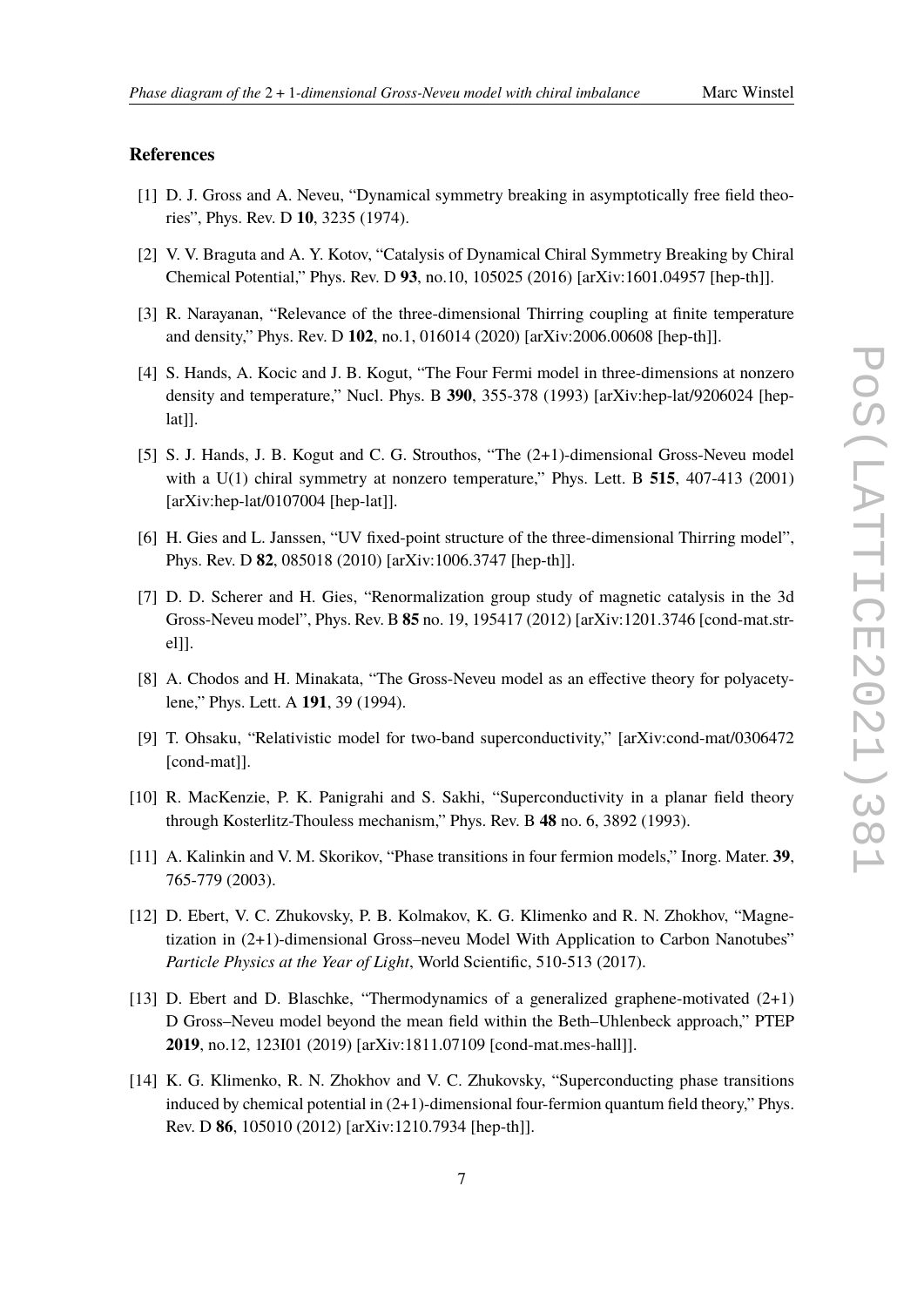- [15] K. G. Klimenko, R. N. Zhokhov and V. C. Zhukovsky, "Superconductivity phenomenon induced by external in-plane magnetic field in (2+1)-dimensional Gross-Neveu type model," Mod. Phys. Lett. A **28**, 1350096 (2013) [arXiv:1211.0148 [hep-th]].
- [16] V. C. Zhukovsky, K. G. Klimenko and T. G. Khunjua, "The effect of chiral density waves on the superconducting phase in the two-dimensional Gross-Neveu model," Moscow Univ. Phys. Bull. **68**, 105-109 (2013).
- [17] S. Hands and A. S. Sehra, "Supercurrent flow in NJL(2+1) at high baryon density," Phys. Lett. B **637**, 229-234 (2006) [arXiv:hep-lat/0510105 [hep-lat]].
- <span id="page-7-0"></span>[18] S. Hands, B. Lucini and S. Morrison, "Numerical portrait of a relativistic thin film BCS superfluid," Phys. Rev. D **65**, 036004 (2002) [arXiv:hep-lat/0109001 [hep-lat]].
- <span id="page-7-1"></span>[19] J. Lenz, L. Pannullo, M. Wagner, B. Wellegehausen and A. Wipf, "Inhomogeneous phases in the Gross-Neveu model in 1+1 dimensions at finite number of flavors", Phys. Rev. D **101**, no. 9, 094512 (2020) [arXiv:2004.00295 [hep-lat]].
- [20] S. Hands, A. Kocic and J. B. Kogut, "Compositeness, anomalous dimensions and renormalizability in four Fermi theories," Phys. Lett. B **273**, 111-117 (1991).
- <span id="page-7-2"></span>[21] J. Stoll, N. Zorbach, A. Koenigstein, M. J. Steil and S. Rechenberger, "Bosonic fluctuations in the  $(1 + 1)$ -dimensional Gross-Neveu(-Yukawa) model at varying  $\mu$  and T and finite N," [arXiv:2108.10616 [hep-ph]].
- <span id="page-7-3"></span>[22] M. Thies and K. Urlichs, "Revised phase diagram of the Gross-Neveu model", Phys. Rev. D **67**, 125015 (2003) [arXiv:hep-th/0302092].
- [23] O. Schnetz, M. Thies and K. Urlichs, "Phase diagram of the Gross-Neveu model: exact results and condensed matter precursors", Annals Phys. **314**, 425 (2004) [arXiv:hep-th/0402014].
- <span id="page-7-4"></span>[24] M. Thies, "From relativistic quantum fields to condensed matter and back again: updating the Gross-Neveu phase diagram", J. Phys. A **39**, 12707 (2006) [arXiv:hep-th/0601049].
- <span id="page-7-5"></span>[25] M. Winstel, J. Stoll and M. Wagner, "Lattice investigation of an inhomogeneous phase of the 2 + 1-dimensional Gross-Neveu model in the limit of infinitely many flavors", J. Phys.: Conf. Ser. **1667**, 012044 (2020) [arXiv:1909.00064 [hep-lat]].
- <span id="page-7-8"></span>[26] R. Narayanan, "Phase diagram of the large  $N$  Gross-Neveu model in a finite periodic box", Phys. Rev. D **101**, no. 9, 096001 (2020) [arXiv:2001.09200 [hep-th]].
- <span id="page-7-6"></span>[27] M. Buballa, L. Kurth, M. Wagner and M. Winstel, "Regulator dependence of inhomogeneous phases in the 2 + 1-dimensional Gross-Neveu model," Phys. Rev. D **103** no. 3, 034503 (2021) [arXiv:2012.09588 [hep-lat]].
- <span id="page-7-7"></span>[28] K. Urlichs, "Baryons and baryonic matter in four-fermion interaction models", doctoral thesis at the University of Erlangen-Nürnberg (2007).